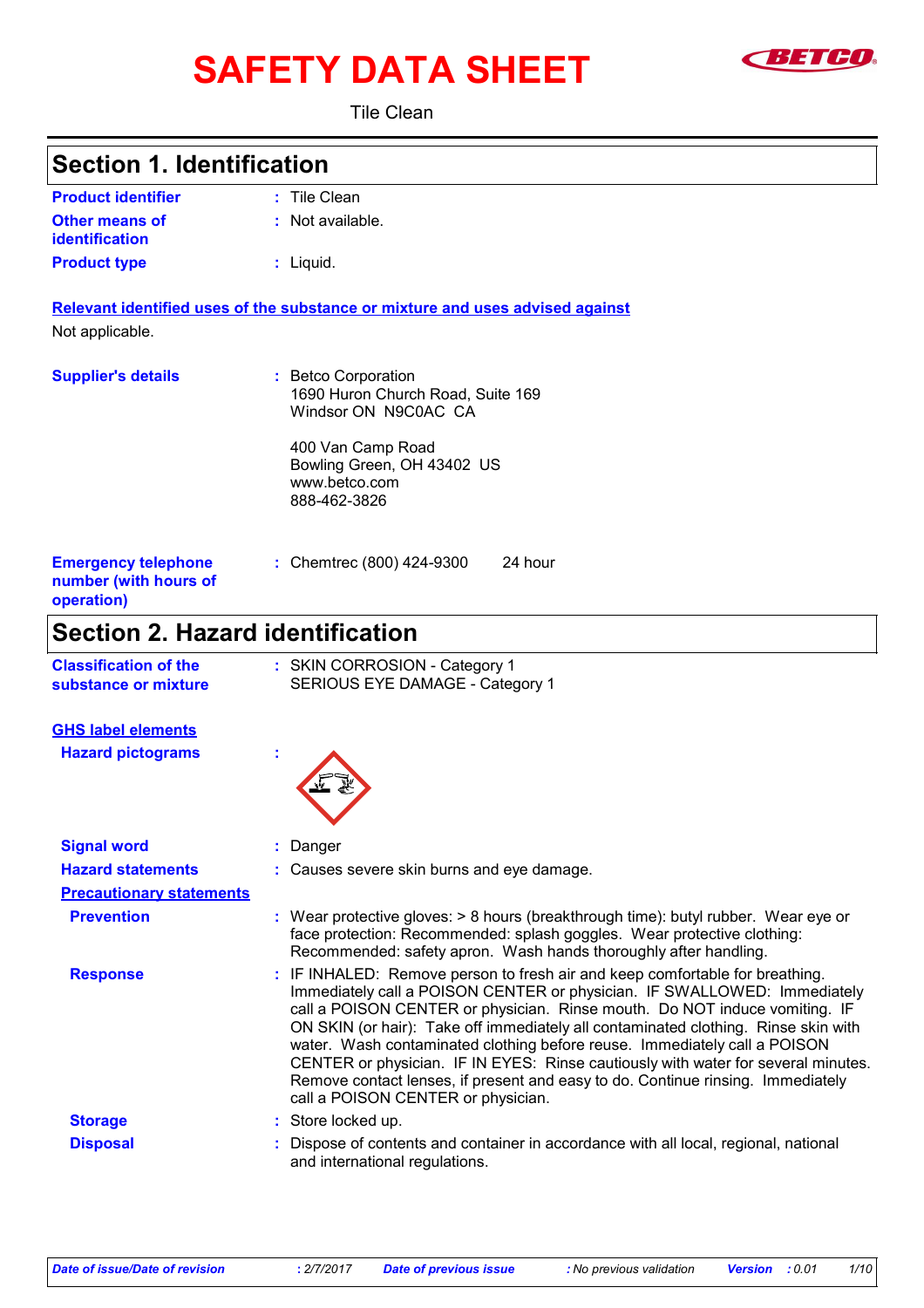### **Section 3. Composition/information on ingredients**

#### **Other means of identification Substance/mixture**

**:** Mixture

**:** Not available.

#### **CAS number/other identifiers**

| <b>CAS number</b>   | : Not applicable. |
|---------------------|-------------------|
| <b>Product code</b> | : 119             |

| <b>Ingredient name</b>               | $\%$ (w/w) | <b>CAS number</b> |
|--------------------------------------|------------|-------------------|
| phosphoric acid                      | - 5        | 7664-38-2         |
| 4-Nonylphenol, branched, ethoxylated | - 5        | 127087-87-0       |

**There are no additional ingredients present which, within the current knowledge of the supplier and in the concentrations applicable, are classified as hazardous to health or the environment and hence require reporting in this section.**

**Occupational exposure limits, if available, are listed in Section 8.**

#### **Section 4. First-aid measures**

| <b>Description of necessary first aid measures</b> |                                                                                                                                                                                                                                                                                                                                                                                                                                                                                                                                                                                                                                                                                                                                                                                                                                                                                      |
|----------------------------------------------------|--------------------------------------------------------------------------------------------------------------------------------------------------------------------------------------------------------------------------------------------------------------------------------------------------------------------------------------------------------------------------------------------------------------------------------------------------------------------------------------------------------------------------------------------------------------------------------------------------------------------------------------------------------------------------------------------------------------------------------------------------------------------------------------------------------------------------------------------------------------------------------------|
| <b>Eye contact</b>                                 | : Get medical attention immediately. Call a poison center or physician. Immediately<br>flush eyes with plenty of water, occasionally lifting the upper and lower eyelids.<br>Check for and remove any contact lenses. Continue to rinse for at least 10 minutes.<br>Chemical burns must be treated promptly by a physician.                                                                                                                                                                                                                                                                                                                                                                                                                                                                                                                                                          |
| <b>Inhalation</b>                                  | : Get medical attention immediately. Call a poison center or physician. Remove<br>victim to fresh air and keep at rest in a position comfortable for breathing. If it is<br>suspected that fumes are still present, the rescuer should wear an appropriate mask<br>or self-contained breathing apparatus. If not breathing, if breathing is irregular or if<br>respiratory arrest occurs, provide artificial respiration or oxygen by trained personnel.<br>It may be dangerous to the person providing aid to give mouth-to-mouth<br>resuscitation. If unconscious, place in recovery position and get medical attention<br>immediately. Maintain an open airway. Loosen tight clothing such as a collar, tie,<br>belt or waistband.                                                                                                                                                |
| <b>Skin contact</b>                                | Get medical attention immediately. Call a poison center or physician. Wash<br>contaminated skin with soap and water. Remove contaminated clothing and shoes.<br>Wash contaminated clothing thoroughly with water before removing it, or wear<br>gloves. Continue to rinse for at least 10 minutes. Chemical burns must be treated<br>promptly by a physician. Wash clothing before reuse. Clean shoes thoroughly<br>before reuse.                                                                                                                                                                                                                                                                                                                                                                                                                                                    |
| <b>Ingestion</b>                                   | Get medical attention immediately. Call a poison center or physician. Wash out<br>mouth with water. Remove dentures if any. Remove victim to fresh air and keep at<br>rest in a position comfortable for breathing. If material has been swallowed and the<br>exposed person is conscious, give small quantities of water to drink. Stop if the<br>exposed person feels sick as vomiting may be dangerous. Do not induce vomiting<br>unless directed to do so by medical personnel. If vomiting occurs, the head should<br>be kept low so that vomit does not enter the lungs. Chemical burns must be treated<br>promptly by a physician. Never give anything by mouth to an unconscious person.<br>If unconscious, place in recovery position and get medical attention immediately.<br>Maintain an open airway. Loosen tight clothing such as a collar, tie, belt or<br>waistband. |

|                                       | Most important symptoms/effects, acute and delayed  |  |
|---------------------------------------|-----------------------------------------------------|--|
| <b>Potential acute health effects</b> |                                                     |  |
| <b>Eye contact</b>                    | : Causes serious eye damage.                        |  |
| <b>Inhalation</b>                     | : No known significant effects or critical hazards. |  |
| <b>Skin contact</b>                   | : Causes severe burns.                              |  |
| <b>Ingestion</b>                      | : No known significant effects or critical hazards. |  |
| Over-exposure signs/symptoms          |                                                     |  |
|                                       |                                                     |  |

*Date of issue/Date of revision* **:** *2/7/2017 Date of previous issue : No previous validation Version : 0.01 2/10*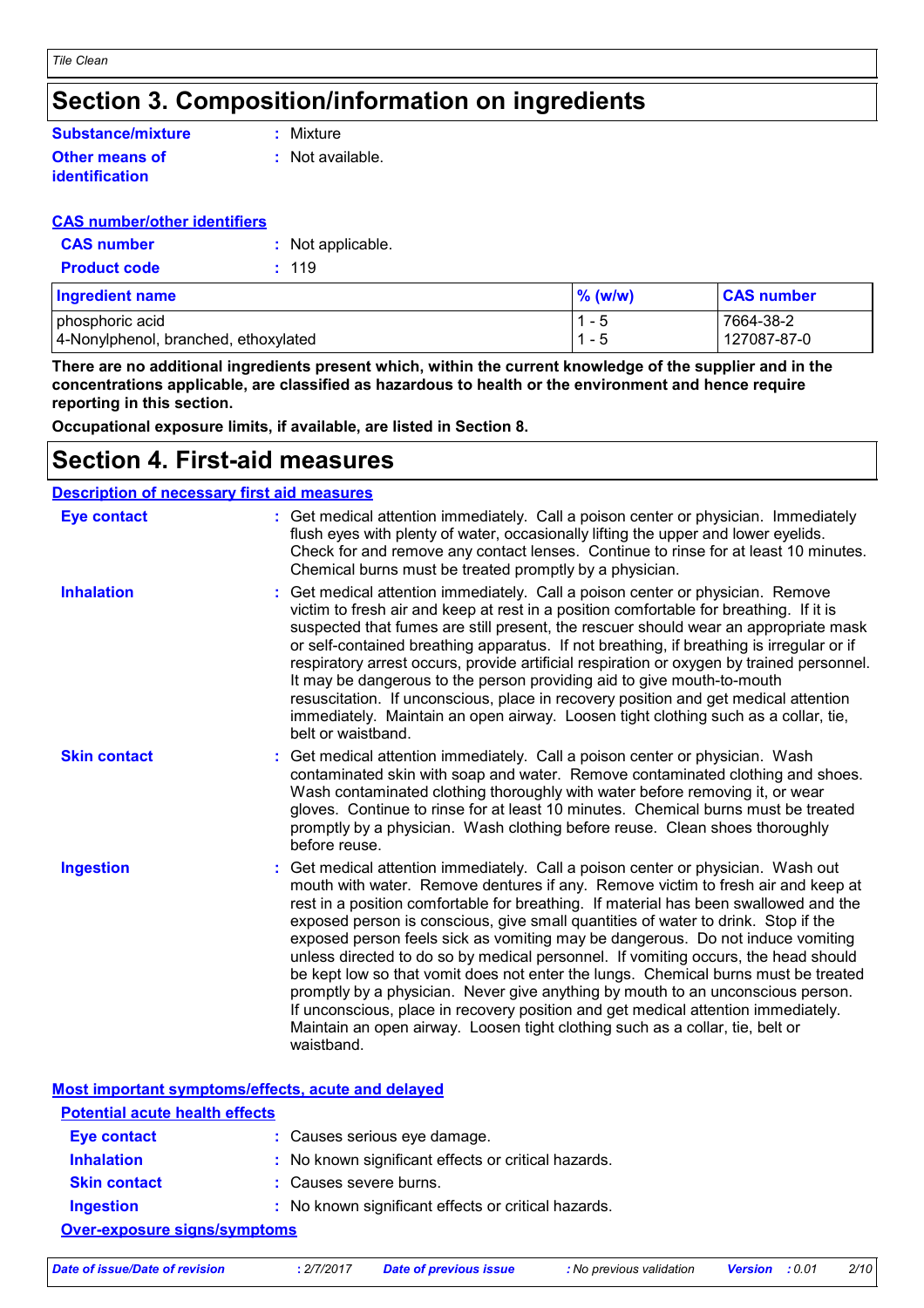### **Section 4. First-aid measures**

| Eye contact                       | : Adverse symptoms may include the following:<br>pain<br>watering<br>redness                                                                                                                                                                                                                                                                                                                                    |
|-----------------------------------|-----------------------------------------------------------------------------------------------------------------------------------------------------------------------------------------------------------------------------------------------------------------------------------------------------------------------------------------------------------------------------------------------------------------|
| <b>Inhalation</b>                 | : No specific data.                                                                                                                                                                                                                                                                                                                                                                                             |
| <b>Skin contact</b>               | : Adverse symptoms may include the following:<br>pain or irritation<br>redness<br>blistering may occur                                                                                                                                                                                                                                                                                                          |
| <b>Ingestion</b>                  | : Adverse symptoms may include the following:<br>stomach pains                                                                                                                                                                                                                                                                                                                                                  |
|                                   | Indication of immediate medical attention and special treatment needed, if necessary                                                                                                                                                                                                                                                                                                                            |
| <b>Notes to physician</b>         | : Treat symptomatically. Contact poison treatment specialist immediately if large<br>quantities have been ingested or inhaled.                                                                                                                                                                                                                                                                                  |
| <b>Specific treatments</b>        | : No specific treatment.                                                                                                                                                                                                                                                                                                                                                                                        |
| <b>Protection of first-aiders</b> | : No action shall be taken involving any personal risk or without suitable training. If it<br>is suspected that fumes are still present, the rescuer should wear an appropriate<br>mask or self-contained breathing apparatus. It may be dangerous to the person<br>providing aid to give mouth-to-mouth resuscitation. Wash contaminated clothing<br>thoroughly with water before removing it, or wear gloves. |

**See toxicological information (Section 11)**

### **Section 5. Fire-fighting measures**

| <b>Extinguishing media</b>                               |                                                                                                                                                                                                     |
|----------------------------------------------------------|-----------------------------------------------------------------------------------------------------------------------------------------------------------------------------------------------------|
| <b>Suitable extinguishing</b><br>media                   | : Use an extinguishing agent suitable for the surrounding fire.                                                                                                                                     |
| <b>Unsuitable extinguishing</b><br>media                 | : None known.                                                                                                                                                                                       |
| <b>Specific hazards arising</b><br>from the chemical     | : In a fire or if heated, a pressure increase will occur and the container may burst.                                                                                                               |
| <b>Hazardous thermal</b><br>decomposition products       | : Decomposition products may include the following materials:<br>carbon dioxide<br>carbon monoxide<br>phosphorus oxides                                                                             |
| <b>Special protective actions</b><br>for fire-fighters   | : Promptly isolate the scene by removing all persons from the vicinity of the incident if<br>there is a fire. No action shall be taken involving any personal risk or without<br>suitable training. |
| <b>Special protective</b><br>equipment for fire-fighters | : Fire-fighters should wear appropriate protective equipment and self-contained<br>breathing apparatus (SCBA) with a full face-piece operated in positive pressure<br>mode.                         |

#### **Section 6. Accidental release measures**

**Personal precautions, protective equipment and emergency procedures**

| For non-emergency<br>personnel |    | : No action shall be taken involving any personal risk or without suitable training.<br>Evacuate surrounding areas. Keep unnecessary and unprotected personnel from<br>entering. Do not touch or walk through spilled material. Do not breathe vapor or<br>mist. Provide adequate ventilation. Wear appropriate respirator when ventilation is<br>inadequate. Put on appropriate personal protective equipment. |
|--------------------------------|----|-----------------------------------------------------------------------------------------------------------------------------------------------------------------------------------------------------------------------------------------------------------------------------------------------------------------------------------------------------------------------------------------------------------------|
| For emergency responders       | ÷. | If specialized clothing is required to deal with the spillage, take note of any<br>information in Section 8 on suitable and unsuitable materials. See also the<br>information in "For non-emergency personnel".                                                                                                                                                                                                 |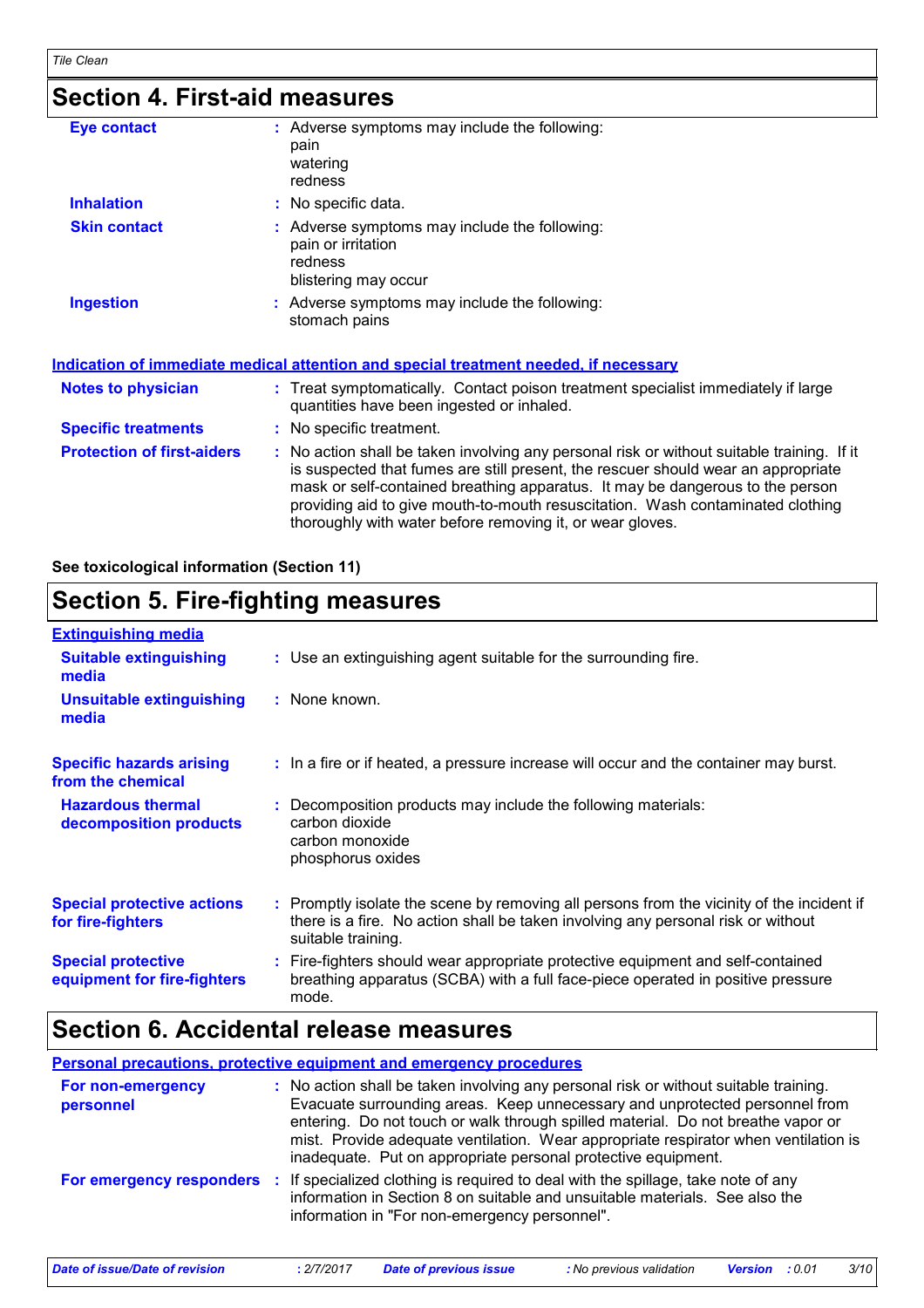### **Section 6. Accidental release measures**

| <b>Environmental precautions</b>                             | : Avoid dispersal of spilled material and runoff and contact with soil, waterways,<br>drains and sewers. Inform the relevant authorities if the product has caused<br>environmental pollution (sewers, waterways, soil or air).                                                                                                                                                                                                                                                                                                                                                                                                                                                                                                                                                                                           |
|--------------------------------------------------------------|---------------------------------------------------------------------------------------------------------------------------------------------------------------------------------------------------------------------------------------------------------------------------------------------------------------------------------------------------------------------------------------------------------------------------------------------------------------------------------------------------------------------------------------------------------------------------------------------------------------------------------------------------------------------------------------------------------------------------------------------------------------------------------------------------------------------------|
| <b>Methods and materials for containment and cleaning up</b> |                                                                                                                                                                                                                                                                                                                                                                                                                                                                                                                                                                                                                                                                                                                                                                                                                           |
| <b>Small spill</b>                                           | : Stop leak if without risk. Move containers from spill area. Dilute with water and mop<br>up if water-soluble. Alternatively, or if water-insoluble, absorb with an inert dry<br>material and place in an appropriate waste disposal container. Dispose of via a<br>licensed waste disposal contractor.                                                                                                                                                                                                                                                                                                                                                                                                                                                                                                                  |
| Large spill                                                  | : Stop leak if without risk. Move containers from spill area. Approach release from<br>upwind. Prevent entry into sewers, water courses, basements or confined areas.<br>Wash spillages into an effluent treatment plant or proceed as follows. Contain and<br>collect spillage with non-combustible, absorbent material e.g. sand, earth,<br>vermiculite or diatomaceous earth and place in container for disposal according to<br>local regulations (see Section 13). The spilled material may be neutralized with<br>sodium carbonate, sodium bicarbonate or sodium hydroxide. Dispose of via a<br>licensed waste disposal contractor. Contaminated absorbent material may pose the<br>same hazard as the spilled product. Note: see Section 1 for emergency contact<br>information and Section 13 for waste disposal. |

### **Section 7. Handling and storage**

| <b>Precautions for safe handling</b>                                             |                                                                                                                                                                                                                                                                                                                                                                                                                                                                                                                                                                 |
|----------------------------------------------------------------------------------|-----------------------------------------------------------------------------------------------------------------------------------------------------------------------------------------------------------------------------------------------------------------------------------------------------------------------------------------------------------------------------------------------------------------------------------------------------------------------------------------------------------------------------------------------------------------|
| <b>Protective measures</b>                                                       | : Put on appropriate personal protective equipment (see Section 8). Do not get in<br>eyes or on skin or clothing. Do not breathe vapor or mist. Do not ingest. If during<br>normal use the material presents a respiratory hazard, use only with adequate<br>ventilation or wear appropriate respirator. Keep in the original container or an<br>approved alternative made from a compatible material, kept tightly closed when not<br>in use. Keep away from alkalis. Empty containers retain product residue and can<br>be hazardous. Do not reuse container. |
| <b>Advice on general</b><br>occupational hygiene                                 | : Eating, drinking and smoking should be prohibited in areas where this material is<br>handled, stored and processed. Workers should wash hands and face before<br>eating, drinking and smoking. Remove contaminated clothing and protective<br>equipment before entering eating areas. See also Section 8 for additional<br>information on hygiene measures.                                                                                                                                                                                                   |
| <b>Conditions for safe storage,</b><br>including any<br><i>incompatibilities</i> | : Store in accordance with local regulations. Store in original container protected<br>from direct sunlight in a dry, cool and well-ventilated area, away from incompatible<br>materials (see Section 10) and food and drink. Store locked up. Separate from<br>alkalis. Keep container tightly closed and sealed until ready for use. Containers<br>that have been opened must be carefully resealed and kept upright to prevent<br>leakage. Do not store in unlabeled containers. Use appropriate containment to<br>avoid environmental contamination.        |

#### **Section 8. Exposure controls/personal protection**

#### phosphoric acid **CA Alberta Provincial (Canada, 4/2009). Skin sensitizer.**  15 min OEL: 3 mg/m<sup>3</sup> 15 minutes. 8 hrs OEL: 1 mg/m<sup>3</sup> 8 hours. **CA British Columbia Provincial (Canada, 5/2015).** TWA: 1 mg/m $3$  8 hours. STEL: 3 mg/m<sup>3</sup> 15 minutes. **CA Ontario Provincial (Canada, 7/2015).** TWA: 1 mg/m $3$  8 hours. STEL: 3 mg/m<sup>3</sup> 15 minutes. **Ingredient name Exposure limits Exposure limits Control parameters Occupational exposure limits** *Date of issue/Date of revision* **:** *2/7/2017 Date of previous issue : No previous validation Version : 0.01 4/10*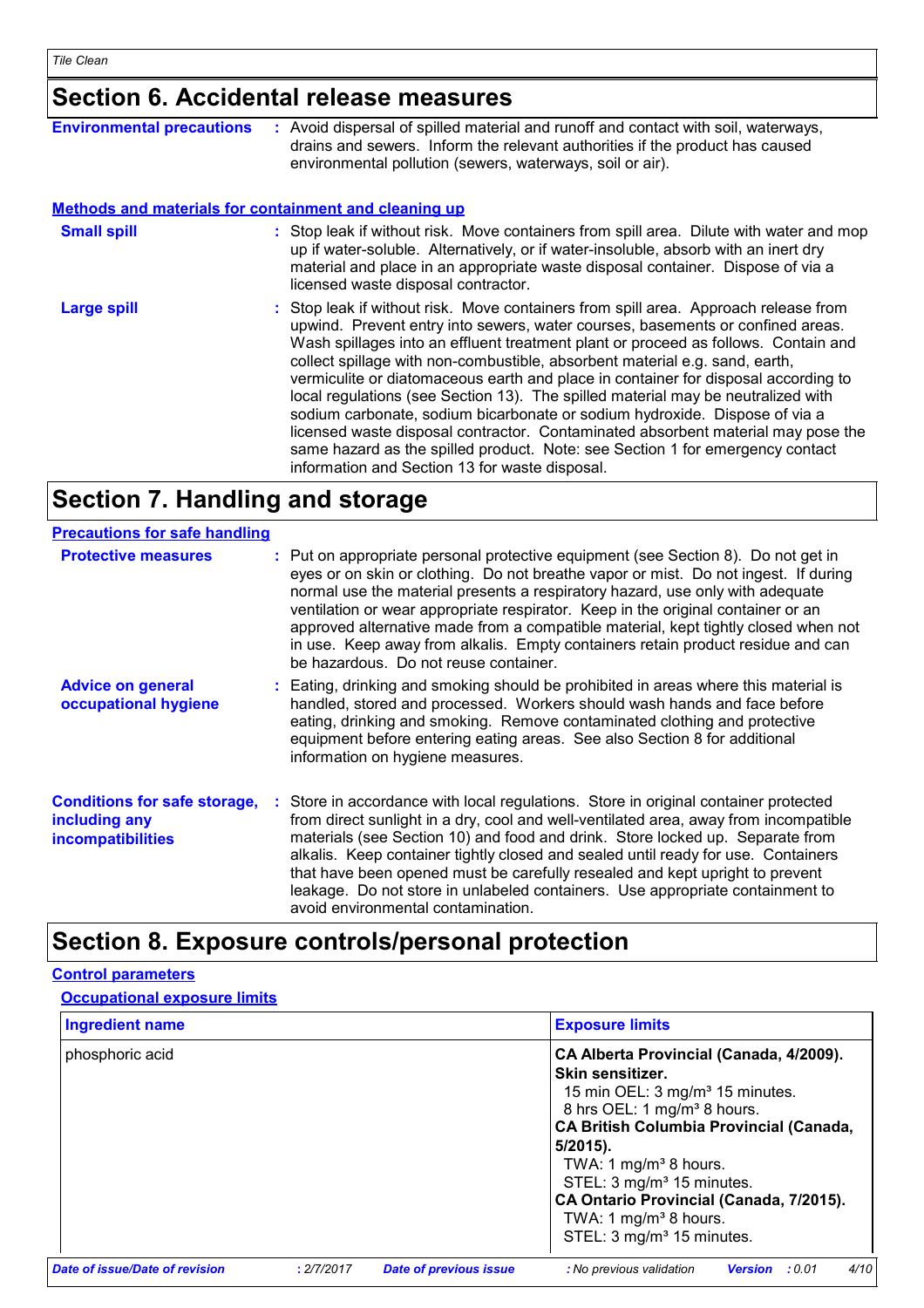## **Section 8. Exposure controls/personal protection**

|                                                   | CA Quebec Provincial (Canada, 1/2014).<br>TWAEV: 1 mg/m <sup>3</sup> 8 hours.<br>STEV: 3 mg/m <sup>3</sup> 15 minutes.<br><b>CA Saskatchewan Provincial (Canada,</b><br>7/2013).<br>STEL: 3 mg/m <sup>3</sup> 15 minutes.<br>TWA: 1 mg/m <sup>3</sup> 8 hours.                                                                                                                                                                                                                                                                                                                                                                                                        |  |
|---------------------------------------------------|-----------------------------------------------------------------------------------------------------------------------------------------------------------------------------------------------------------------------------------------------------------------------------------------------------------------------------------------------------------------------------------------------------------------------------------------------------------------------------------------------------------------------------------------------------------------------------------------------------------------------------------------------------------------------|--|
| <b>Appropriate engineering</b><br><b>controls</b> | If user operations generate dust, fumes, gas, vapor or mist, use process enclosures,<br>local exhaust ventilation or other engineering controls to keep worker exposure to<br>airborne contaminants below any recommended or statutory limits.                                                                                                                                                                                                                                                                                                                                                                                                                        |  |
| <b>Environmental exposure</b><br>controls         | : Emissions from ventilation or work process equipment should be checked to ensure<br>they comply with the requirements of environmental protection legislation. In some<br>cases, fume scrubbers, filters or engineering modifications to the process<br>equipment will be necessary to reduce emissions to acceptable levels.                                                                                                                                                                                                                                                                                                                                       |  |
| <b>Individual protection measures</b>             |                                                                                                                                                                                                                                                                                                                                                                                                                                                                                                                                                                                                                                                                       |  |
| <b>Hygiene measures</b>                           | : Wash hands, forearms and face thoroughly after handling chemical products, before<br>eating, smoking and using the lavatory and at the end of the working period.<br>Appropriate techniques should be used to remove potentially contaminated clothing.<br>Wash contaminated clothing before reusing. Ensure that eyewash stations and<br>safety showers are close to the workstation location.                                                                                                                                                                                                                                                                     |  |
| <b>Eye/face protection</b>                        | Safety eyewear complying with an approved standard should be used when a risk<br>assessment indicates this is necessary to avoid exposure to liquid splashes, mists,<br>gases or dusts. If contact is possible, the following protection should be worn,<br>unless the assessment indicates a higher degree of protection: chemical splash<br>goggles and/or face shield. If inhalation hazards exist, a full-face respirator may be<br>required instead. Recommended: splash goggles                                                                                                                                                                                 |  |
| <b>Skin protection</b>                            |                                                                                                                                                                                                                                                                                                                                                                                                                                                                                                                                                                                                                                                                       |  |
| <b>Hand protection</b>                            | : Chemical-resistant, impervious gloves complying with an approved standard should<br>be worn at all times when handling chemical products if a risk assessment indicates<br>this is necessary. Considering the parameters specified by the glove manufacturer,<br>check during use that the gloves are still retaining their protective properties. It<br>should be noted that the time to breakthrough for any glove material may be<br>different for different glove manufacturers. In the case of mixtures, consisting of<br>several substances, the protection time of the gloves cannot be accurately<br>estimated. > 8 hours (breakthrough time): butyl rubber |  |
| <b>Body protection</b>                            | : Personal protective equipment for the body should be selected based on the task<br>being performed and the risks involved and should be approved by a specialist<br>before handling this product. Recommended: safety apron                                                                                                                                                                                                                                                                                                                                                                                                                                         |  |
| <b>Other skin protection</b>                      | : Appropriate footwear and any additional skin protection measures should be<br>selected based on the task being performed and the risks involved and should be<br>approved by a specialist before handling this product.                                                                                                                                                                                                                                                                                                                                                                                                                                             |  |
| <b>Respiratory protection</b>                     | Based on the hazard and potential for exposure, select a respirator that meets the<br>appropriate standard or certification. Respirators must be used according to a<br>respiratory protection program to ensure proper fitting, training, and other important<br>aspects of use.                                                                                                                                                                                                                                                                                                                                                                                     |  |
|                                                   | Section 9. Physical and chemical properties                                                                                                                                                                                                                                                                                                                                                                                                                                                                                                                                                                                                                           |  |
| <b>Appearance</b>                                 |                                                                                                                                                                                                                                                                                                                                                                                                                                                                                                                                                                                                                                                                       |  |
| <b>Physical state</b>                             | : Liquid.                                                                                                                                                                                                                                                                                                                                                                                                                                                                                                                                                                                                                                                             |  |

| <b>Date of issue/Date of revision</b> | <b>Date of previous issue</b><br>: 2/7/2017 | : No previous validation | <b>Version</b><br>: 0.01 | 5/10 |
|---------------------------------------|---------------------------------------------|--------------------------|--------------------------|------|
| <b>Boiling point</b>                  | Not available.                              |                          |                          |      |
| <b>Melting point</b>                  | : Not available.                            |                          |                          |      |
| pH                                    | : <1                                        |                          |                          |      |
| <b>Odor threshold</b>                 | : Not available.                            |                          |                          |      |
| <b>Odor</b>                           | : Odorless.                                 |                          |                          |      |
| <b>Color</b>                          | $:$ Red.                                    |                          |                          |      |
|                                       |                                             |                          |                          |      |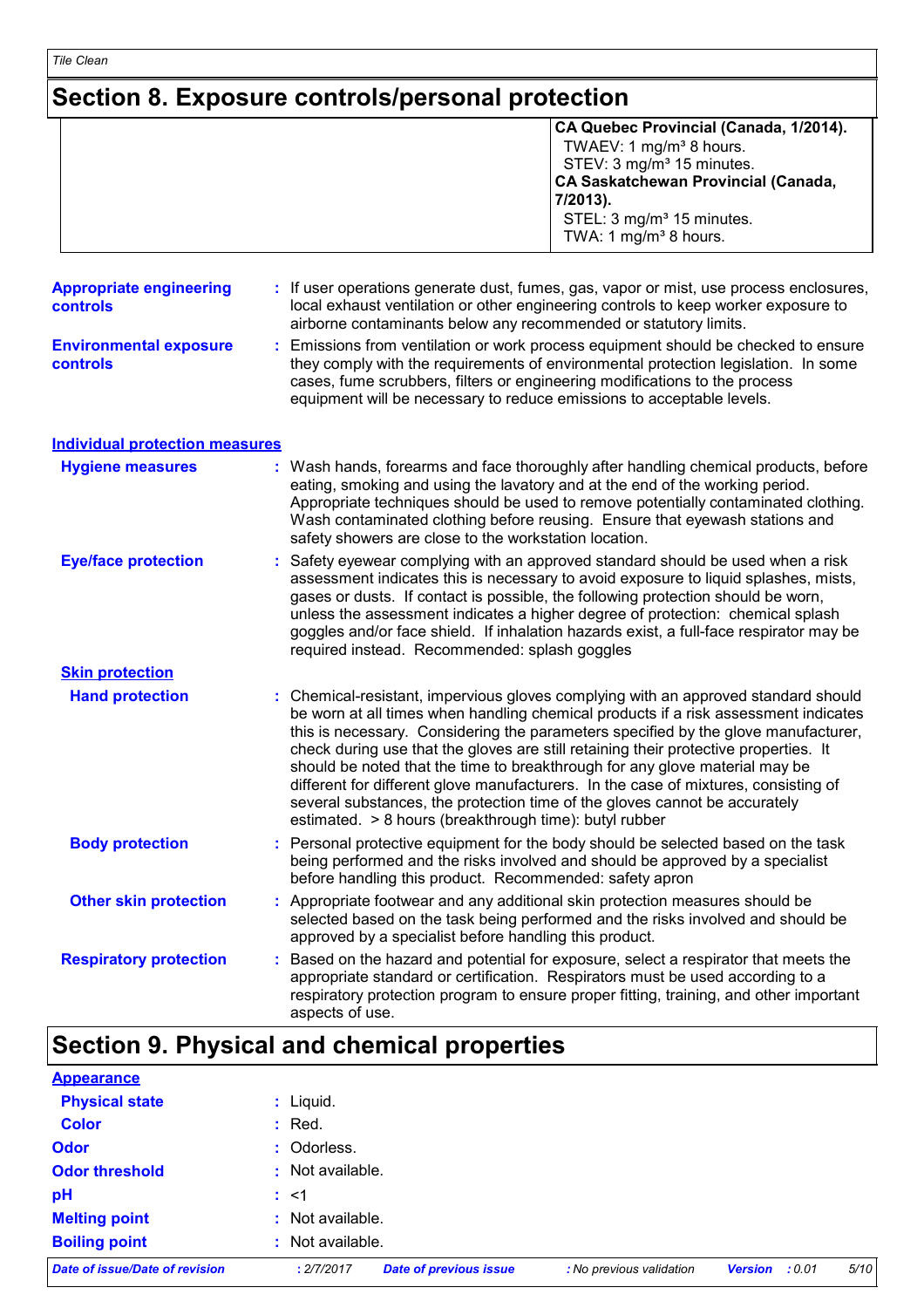### **Section 9. Physical and chemical properties**

| <b>Flash point</b>                                | : Closed cup: Not applicable. [Product does not sustain combustion.]   |
|---------------------------------------------------|------------------------------------------------------------------------|
| <b>Evaporation rate</b>                           | : Not available.                                                       |
| <b>Flammability (solid, gas)</b>                  | $:$ Not available.                                                     |
| Lower and upper explosive<br>(flammable) limits   | : Not available.                                                       |
| <b>Vapor pressure</b>                             | : Not available.                                                       |
| <b>Vapor density</b>                              | : Not available.                                                       |
| <b>Relative density</b>                           | : 1.0509                                                               |
| <b>Solubility</b>                                 | : Easily soluble in the following materials: cold water and hot water. |
| <b>Partition coefficient: n-</b><br>octanol/water | : Not available.                                                       |
| <b>Auto-ignition temperature</b>                  | : Not available.                                                       |
| <b>Decomposition temperature</b>                  | $:$ Not available.                                                     |
| <b>Viscosity</b>                                  | : Not available.                                                       |

### **Section 10. Stability and reactivity**

| <b>Reactivity</b>                                   | : No specific test data related to reactivity available for this product or its ingredients.                                                                                         |
|-----------------------------------------------------|--------------------------------------------------------------------------------------------------------------------------------------------------------------------------------------|
| <b>Chemical stability</b>                           | : The product is stable.                                                                                                                                                             |
| <b>Possibility of hazardous</b><br><b>reactions</b> | : Under normal conditions of storage and use, hazardous reactions will not occur.                                                                                                    |
| <b>Conditions to avoid</b>                          | : No specific data.                                                                                                                                                                  |
| <b>Incompatible materials</b>                       | : Attacks many metals producing extremely flammable hydrogen gas which can form<br>explosive mixtures with air.<br>Reactive or incompatible with the following materials:<br>alkalis |
| <b>Hazardous decomposition</b><br>products          | : Under normal conditions of storage and use, hazardous decomposition products<br>should not be produced.                                                                            |

### **Section 11. Toxicological information**

#### **Information on toxicological effects**

| <b>Product/ingredient name</b> | <b>Result</b> | <b>Species</b> | <b>Dose</b> | <b>Exposure</b>          |
|--------------------------------|---------------|----------------|-------------|--------------------------|
| Phosphoric acid, solution      | LD50 Oral     | Rat            | 1.25 g/kg   | $\overline{\phantom{0}}$ |
| <b>Irritation/Corrosion</b>    |               |                |             |                          |
| Not available.                 |               |                |             |                          |
| <b>Sensitization</b>           |               |                |             |                          |
| Not available.                 |               |                |             |                          |
| <b>Mutagenicity</b>            |               |                |             |                          |
| Not available.                 |               |                |             |                          |
| <b>Carcinogenicity</b>         |               |                |             |                          |
| Not available.                 |               |                |             |                          |
| <b>Reproductive toxicity</b>   |               |                |             |                          |
| Not available.                 |               |                |             |                          |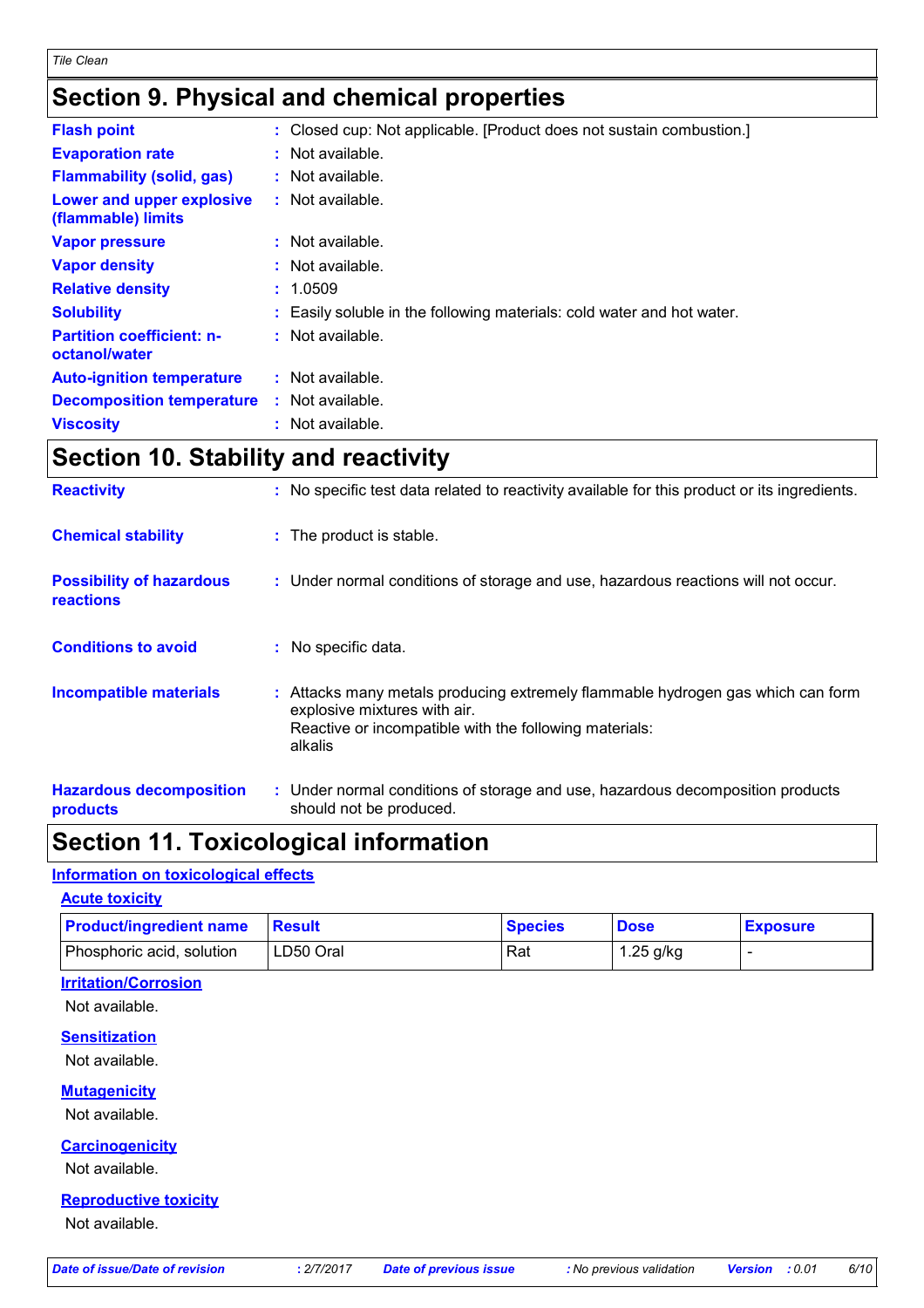### **Section 11. Toxicological information**

| <b>Teratogenicity</b><br>Not available.                                     |                                                                                                        |
|-----------------------------------------------------------------------------|--------------------------------------------------------------------------------------------------------|
| <b>Specific target organ toxicity (single exposure)</b>                     |                                                                                                        |
| Not available.                                                              |                                                                                                        |
| <b>Specific target organ toxicity (repeated exposure)</b><br>Not available. |                                                                                                        |
| <b>Aspiration hazard</b>                                                    |                                                                                                        |
| Not available.                                                              |                                                                                                        |
| <b>Information on the likely</b><br>routes of exposure                      | : Routes of entry anticipated: Oral, Dermal, Inhalation.                                               |
| <b>Potential acute health effects</b>                                       |                                                                                                        |
| <b>Eye contact</b>                                                          | : Causes serious eye damage.                                                                           |
| <b>Inhalation</b>                                                           | : No known significant effects or critical hazards.                                                    |
| <b>Skin contact</b>                                                         | : Causes severe burns.                                                                                 |
| <b>Ingestion</b>                                                            | : No known significant effects or critical hazards.                                                    |
|                                                                             | Symptoms related to the physical, chemical and toxicological characteristics                           |
| <b>Eye contact</b>                                                          | : Adverse symptoms may include the following:<br>pain<br>watering<br>redness                           |
| <b>Inhalation</b>                                                           | : No specific data.                                                                                    |
| <b>Skin contact</b>                                                         | : Adverse symptoms may include the following:<br>pain or irritation<br>redness<br>blistering may occur |
| <b>Ingestion</b>                                                            | : Adverse symptoms may include the following:<br>stomach pains                                         |
|                                                                             | Delayed and immediate effects and also chronic effects from short and long term exposure               |
| <b>Short term exposure</b>                                                  |                                                                                                        |
| <b>Potential immediate</b><br>effects                                       | : Not available.                                                                                       |
| <b>Potential delayed effects</b>                                            | : Not available.                                                                                       |
| <b>Long term exposure</b>                                                   |                                                                                                        |
| <b>Potential immediate</b><br>effects                                       | : Not available.                                                                                       |
| <b>Potential delayed effects</b>                                            | : Not available.                                                                                       |
| <b>Potential chronic health effects</b><br>Not available.                   |                                                                                                        |
| <b>General</b>                                                              | : No known significant effects or critical hazards.                                                    |
| <b>Carcinogenicity</b>                                                      | : No known significant effects or critical hazards.                                                    |
|                                                                             |                                                                                                        |

| <b>VAIVINGUINGITY</b>        | . TWO MIDWIT SIGHTHOUTH CHUUCUS OF UHTIGUI HUZULUS. |
|------------------------------|-----------------------------------------------------|
| <b>Mutagenicity</b>          | : No known significant effects or critical hazards. |
| <b>Teratogenicity</b>        | : No known significant effects or critical hazards. |
| <b>Developmental effects</b> | : No known significant effects or critical hazards. |
| <b>Fertility effects</b>     | : No known significant effects or critical hazards. |

#### **Numerical measures of toxicity**

*Date of issue/Date of revision* **:** *2/7/2017 Date of previous issue : No previous validation Version : 0.01 7/10*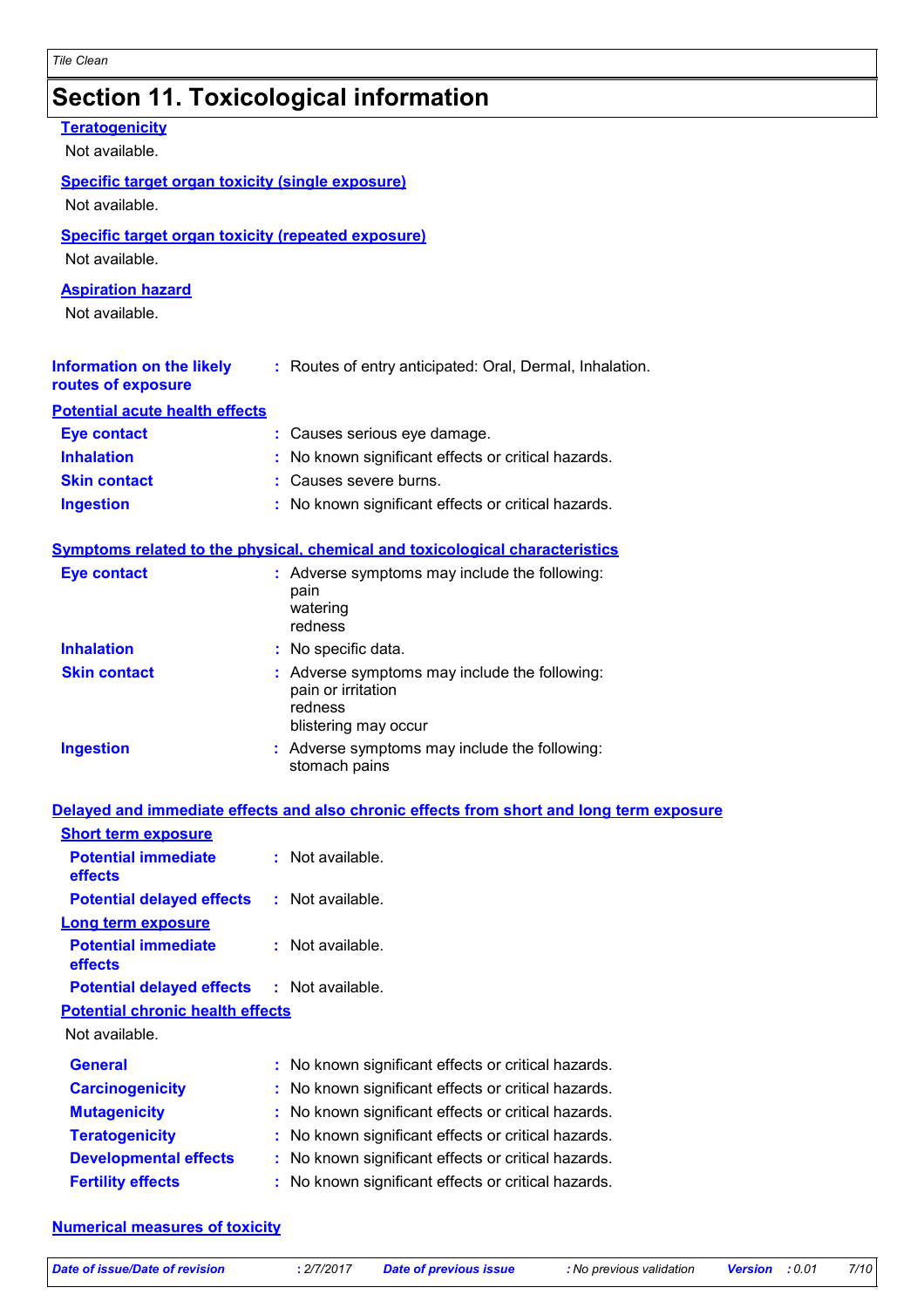### **Section 11. Toxicological information**

**Acute toxicity estimates**

| Route               | <b>ATE value</b> |
|---------------------|------------------|
| Oral                | 10246.7 mg/kg    |
| Dermal              | 51493.3 mg/kg    |
| Inhalation (vapors) | 714.1 mg/l       |

### **Section 12. Ecological information**

| <b>Product/ingredient name</b>                                                     | <b>Result</b> | <b>Species</b>                                        | <b>Exposure</b>      |  |
|------------------------------------------------------------------------------------|---------------|-------------------------------------------------------|----------------------|--|
| Acute EC50 105 ppm Fresh water<br>phosphoric acid<br>Acute LC50 60 ppm Fresh water |               | Daphnia - Daphnia magna<br>Fish - Lepomis macrochirus | 48 hours<br>96 hours |  |

#### **Persistence and degradability**

Not available.

#### **Bioaccumulative potential**

Not available.

#### **Mobility in soil**

| <b>Soil/water partition</b> | : Not available. |
|-----------------------------|------------------|
| <b>coefficient (Koc)</b>    |                  |

#### **Other adverse effects** : No known significant effects or critical hazards.

### **Section 13. Disposal considerations**

| <b>Disposal methods</b> | : The generation of waste should be avoided or minimized wherever possible.<br>Disposal of this product, solutions and any by-products should at all times comply<br>with the requirements of environmental protection and waste disposal legislation<br>and any regional local authority requirements. Dispose of surplus and non-<br>recyclable products via a licensed waste disposal contractor. Waste should not be<br>disposed of untreated to the sewer unless fully compliant with the requirements of<br>all authorities with jurisdiction. Waste packaging should be recycled. Incineration or<br>landfill should only be considered when recycling is not feasible. This material and<br>its container must be disposed of in a safe way. Care should be taken when<br>handling emptied containers that have not been cleaned or rinsed out. Empty<br>containers or liners may retain some product residues. Avoid dispersal of spilled |
|-------------------------|----------------------------------------------------------------------------------------------------------------------------------------------------------------------------------------------------------------------------------------------------------------------------------------------------------------------------------------------------------------------------------------------------------------------------------------------------------------------------------------------------------------------------------------------------------------------------------------------------------------------------------------------------------------------------------------------------------------------------------------------------------------------------------------------------------------------------------------------------------------------------------------------------------------------------------------------------|
|                         | material and runoff and contact with soil, waterways, drains and sewers.                                                                                                                                                                                                                                                                                                                                                                                                                                                                                                                                                                                                                                                                                                                                                                                                                                                                           |

### **Section 14. Transport information**

|                                   | <b>TDG</b><br><b>Classification</b>                         | <b>DOT</b><br><b>Classification</b>                           | <b>ADR/RID</b>                                                | <b>IMDG</b>                                                   | <b>IATA</b>                                                   |
|-----------------------------------|-------------------------------------------------------------|---------------------------------------------------------------|---------------------------------------------------------------|---------------------------------------------------------------|---------------------------------------------------------------|
| <b>UN number</b>                  | 1760                                                        | 1760                                                          | 1760                                                          | 1760                                                          | 1760                                                          |
| <b>UN proper</b><br>shipping name | Corrosive liquid, n.<br>o.s. (Phosphoric<br>acid, solution) | Corrosive liquid,<br>n.o.s.<br>(Phosphoric acid,<br>solution) | Corrosive liquid,<br>n.o.s.<br>(Phosphoric acid,<br>solution) | Corrosive liquid,<br>n.o.s.<br>(Phosphoric acid,<br>solution) | Corrosive liquid,<br>n.o.s.<br>(Phosphoric acid,<br>solution) |
|                                   |                                                             |                                                               |                                                               |                                                               |                                                               |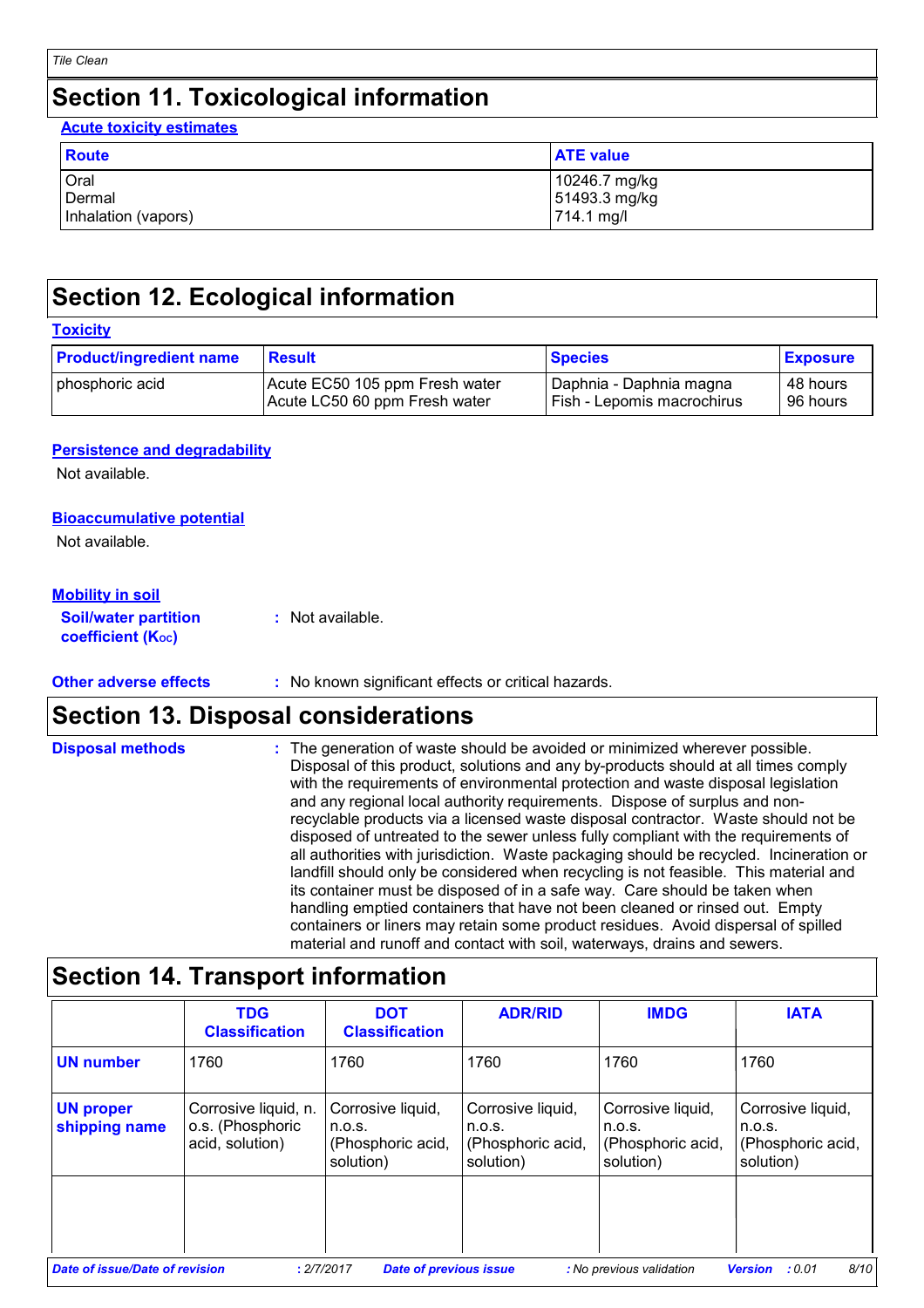### **Section 14. Transport information**

| <b>Transport</b><br>hazard class(es) | 8<br><u>V</u> č                                                                                                                                   | 8<br>亚登<br><b>CORROSWE</b> | 8<br><u>보소</u>            | 8<br>ے ےند | 8<br>گا گا |
|--------------------------------------|---------------------------------------------------------------------------------------------------------------------------------------------------|----------------------------|---------------------------|------------|------------|
| <b>Packing group</b>                 | Ш                                                                                                                                                 | Ш                          | Ш                         | Ш          | Ш          |
| <b>Environmental</b><br>hazards      | No.                                                                                                                                               | No.                        | No.                       | No.        | No.        |
| <b>Additional</b><br>information     | Product classified<br>as per the<br>following sections<br>of the<br>Transportation of<br>Dangerous Goods<br>Regulations: 2.<br>40-2.42 (Class 8). |                            | <b>Tunnel code</b><br>(E) |            |            |

#### **Special precautions for user** : Transport within user's premises: always transport in closed containers that are upright and secure. Ensure that persons transporting the product know what to do in the event of an accident or spillage.

**Transport in bulk according to Annex II of MARPOL and the IBC Code :** Not available.

#### **Section 15. Regulatory information**

#### **Canadian lists**

| <b>Canadian NPRI</b>                          | : The following components are listed: Phosphorus (total); Nonylphenol and its<br>ethoxylates |
|-----------------------------------------------|-----------------------------------------------------------------------------------------------|
| <b>CEPA Toxic substances</b>                  | : The following components are listed: Nonylphenol and its ethoxylates                        |
| <b>Canada inventory</b>                       | : Not determined.                                                                             |
| <b>International regulations</b>              |                                                                                               |
|                                               | <b>Chemical Weapon Convention List Schedules I, II &amp; III Chemicals</b>                    |
| Not listed.                                   |                                                                                               |
| <b>Montreal Protocol (Annexes A, B, C, E)</b> |                                                                                               |
| Not listed.                                   |                                                                                               |
|                                               | <b>Stockholm Convention on Persistent Organic Pollutants</b>                                  |
| Not listed.                                   |                                                                                               |
|                                               | <b>Rotterdam Convention on Prior Inform Consent (PIC)</b>                                     |
| Not listed.                                   |                                                                                               |
|                                               | <b>UNECE Aarhus Protocol on POPs and Heavy Metals</b>                                         |
| Not listed.                                   |                                                                                               |
| <b>Inventory list</b>                         |                                                                                               |
| <b>Australia</b>                              | : Not determined.                                                                             |
| <b>China</b>                                  | : Not determined.                                                                             |
| <b>Europe</b>                                 | : Not determined.                                                                             |
| <b>Japan</b>                                  | : Japan inventory (ENCS): Not determined.<br>Japan inventory (ISHL): Not determined.          |
| <b>Malaysia</b>                               | Not determined.                                                                               |
| <b>New Zealand</b>                            | Not determined.                                                                               |

*Date of issue/Date of revision* **:** *2/7/2017 Date of previous issue : No previous validation Version : 0.01 9/10*